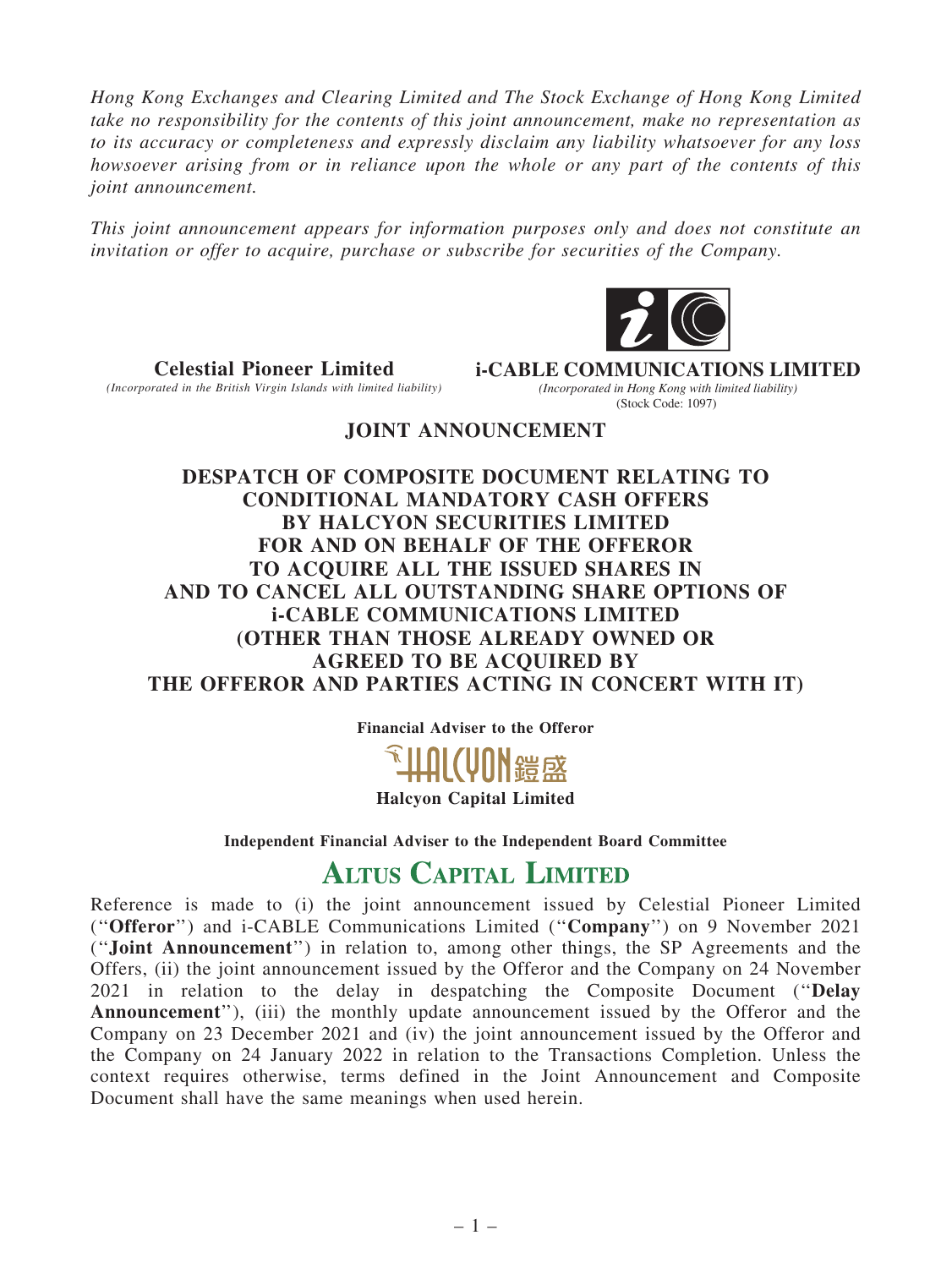### DESPATCH OF THE COMPOSITE DOCUMENT

The Composite Document (accompanied by the forms of acceptance), containing, among other things, (i) the terms and conditions of the Offers; (ii) the expected timetable of the Offers; (iii) a letter of recommendation from the Independent Board Committee to the Offer Shareholders and the Offer Optionholders in respect of the Offers; (iv) a letter of advice from the Independent Financial Adviser to the Independent Board Committee in respect of the Offers; and (v) the form of the Option Offer letter have been despatched to the Shareholders and the Optionholders on 27 January 2022.

### EXPECTED TIMETABLE

The expected timetable set out below is indicative only and may be subject to change. Any changes to the timetable will be jointly announced by the Offeror and the Company as and when appropriate. All time and dated references contained in this joint announcement refer to Hong Kong times and dates.

Hong Kong time

| Date of despatch of the Composite Document<br>and the accompanying Form(s) of Acceptance                                                                                                                                                                                                                                                              |
|-------------------------------------------------------------------------------------------------------------------------------------------------------------------------------------------------------------------------------------------------------------------------------------------------------------------------------------------------------|
| Latest time and date for acceptance of the Offers<br>Thursday, 17 February 2022                                                                                                                                                                                                                                                                       |
|                                                                                                                                                                                                                                                                                                                                                       |
| Announcement of the results of the<br>Offers as at the First Closing Date on the<br>websites of the Stock Exchange and the Company (Note 2) no later than 7:00 p.m. on<br>Thursday, 17 February 2022                                                                                                                                                  |
| Latest date for posting of remittances for the amount due<br>in respect of valid acceptances received under the<br>Offers on or before the latest time and date for acceptance<br>of the Offers on the First Closing Date assuming the<br>Offers become or are declared unconditional<br>on the First Closing Date (Note 3)  Monday, 28 February 2022 |
| Latest time and date for acceptance of the<br>Offers remaining open assuming the Offers become,<br>or are declared unconditional on the<br>Thursday, 3 March 2022                                                                                                                                                                                     |
| Final Closing Date of the Offers (assuming the Offers<br>become or are declared unconditional on                                                                                                                                                                                                                                                      |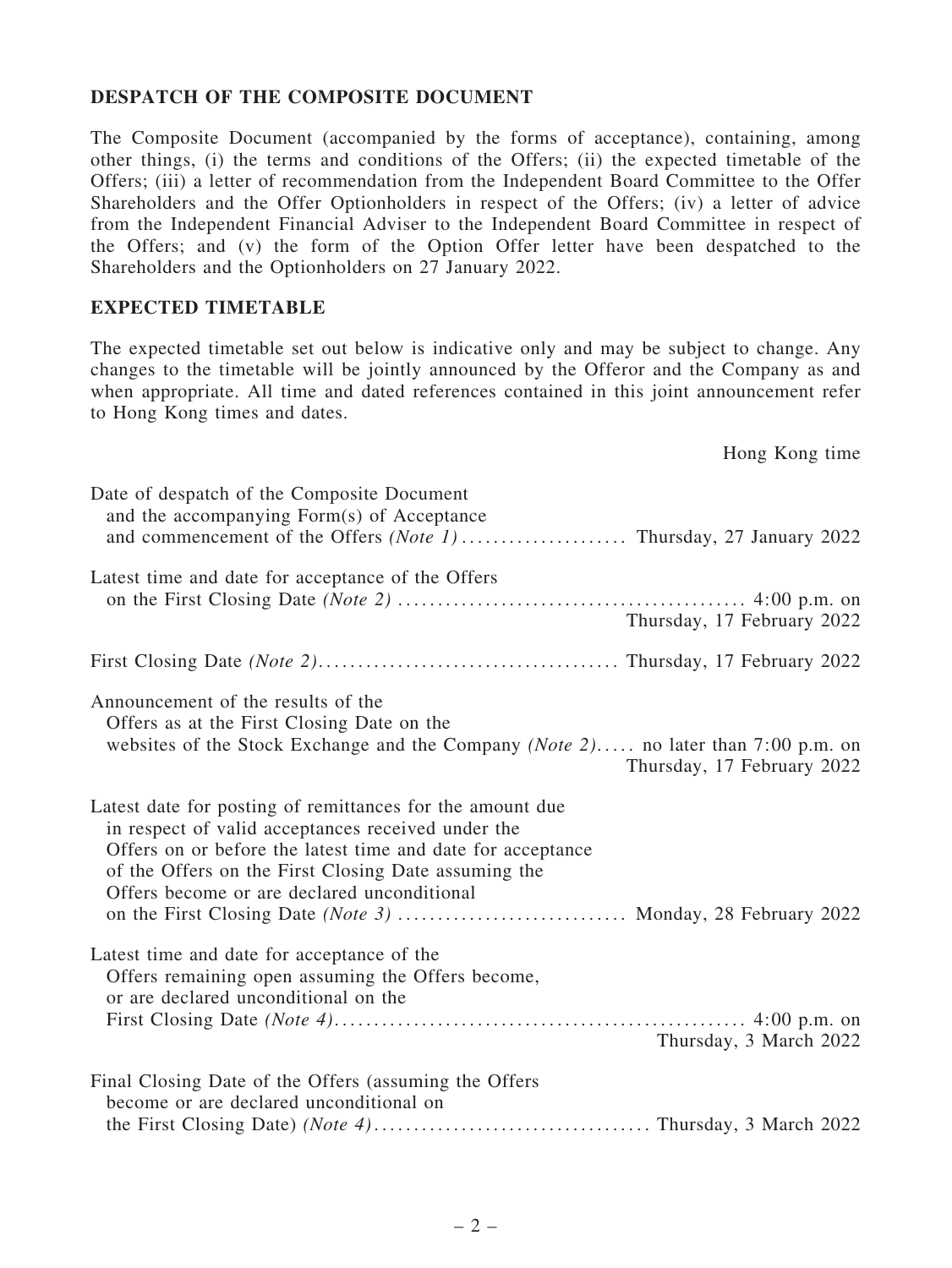| Announcement of the results of the Offers<br>as at the final closing date to be posted on<br>the websites of the Stock Exchange and                                                                                                                                                                                            |                        |
|--------------------------------------------------------------------------------------------------------------------------------------------------------------------------------------------------------------------------------------------------------------------------------------------------------------------------------|------------------------|
|                                                                                                                                                                                                                                                                                                                                | Thursday, 3 March 2022 |
| Latest date for posting of remittance for the<br>amount due in respect of valid acceptances received<br>under the Offers on or before $4:00$ p.m.<br>on Thursday, 3 March 2022, being the latest time and<br>date by which the Offers remain open for acceptances<br>assuming the Offers become, or are declared unconditional |                        |
|                                                                                                                                                                                                                                                                                                                                |                        |
| Latest time and date by which the Offers can become,                                                                                                                                                                                                                                                                           | Monday, 28 March 2022  |

*Notes:*

- (1) The Offers are made on the date of posting of the Composite Document, and is capable of acceptance on and from that date until the First Closing Date. Acceptances of the Offers shall be irrevocable and not capable of being withdrawn, except in the circumstances set out in the section headed ''7. Right of Withdrawal'' in Appendix I to the Composite Document.
- (2) In accordance with the Takeovers Code, the Offers must initially be opened for acceptance for at least twenty-one (21) days following the date on which the Composite Document was posted. The latest time and date for acceptance of the Offers will be at 4:00 p.m. on Thursday, 17 February 2022 unless the Offeror revises or extends the Offers in accordance with the Takeovers Code. The Offeror has the right under the Takeovers Code to extend the Offers until such date as it may determine in accordance with the Takeovers Code (or as permitted by the Executive in accordance with the Takeovers Code). The Offeror will issue an announcement in relation to any extension of the Offers, which announcement will state either the next Closing Date or, if the Offers are at that time unconditional as to acceptances, a statement that the Offers will remain open until further notice. In the latter case, at least fourteen (14) days' notice in writing must be given before the Offers are closed to those Offer Shareholders and Offer Optionholders who have not accepted the Offers.

Beneficial owners of Shares who hold their Shares in CCASS directly as an investor participant or indirectly via a broker or custodian participant should note the timing requirements (set out in Appendix I to the Composite Document) for causing instructions to be made to CCASS in accordance with the General Rules of CCASS and CCASS Operational Procedures.

All acceptances, instructions, authorisations and undertakings given by the Offer Shareholders in the WHITE Form of Acceptance of Share Offer and by the Optionholders in the PINK Form of Acceptance of Option Offer shall be irrevocable except as permitted under the Takeovers Code. Please refer to ''7. Right of Withdrawal'' in Appendix I to the Composite Document for further information of the circumstances where acceptances may be withdrawn.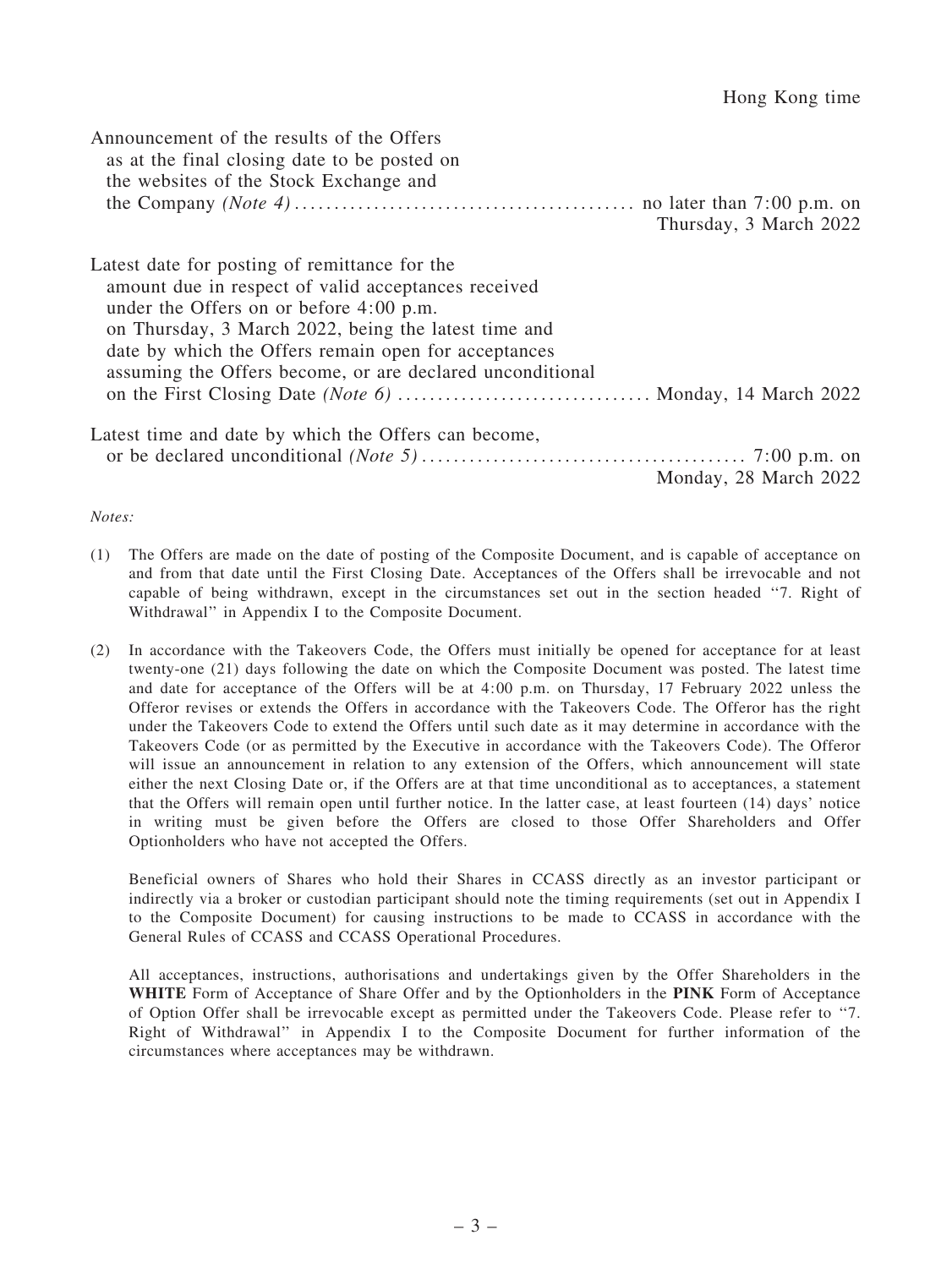- (3) Subject to the Offers becoming unconditional, remittances in respect of the cash consideration (after deducting the seller's Hong Kong ad valorem stamp duty in respect of the Share Offer) payable for the Offer Shares tendered under the Share Offer will be posted to the Offer Shareholders accepting the Share Offer by ordinary post at their own risk. Payment of the consideration for the Offer Options surrendered for cancellation under the Option Offer will be posted by ordinary post to the Offer Optionholders by ordinary post at their own risk. Payment will be made as soon as possible, but in any event within seven (7) Business Days from the later of (i) the date of receipt of complete and valid acceptance by the Registrar of all relevant documents (receipt of which renders such acceptance complete and valid), and (ii) the date on which the Offers become or are declared unconditional.
- (4) In accordance with the Takeovers Code, where the Offers become or are declared unconditional, the Offers should remain open for acceptance for not less than fourteen (14) days thereafter. When the Offers become or are declared unconditional in all respects, at least fourteen (14) days' notice in writing must be given before the Offers are closed to those Offer Shareholders who have not accepted the Offers. The Offeror has the right, subject to the Takeovers Code, to extend the Offers until such date as the Offeror may determine or as permitted by the Executive, in accordance with the Takeovers Code. The Offeror and the Company will jointly issue an announcement in relation to any extension of the Offers, which will state the next Closing Date or, if the Offers have become or are at that time unconditional, that the Offers will remain open until further notice. In the latter case, at least fourteen (14) days' notice will be given before the Offers are closed, to those Offer Shareholders who have not accepted the Offers and an announcement will be published.
- (5) In accordance with the Takeovers Code, when the Offers become, or are declared unconditional, at least fourteen (14) days' notice in writing must be given before the Offers are closed to those Offer Shareholders and Offer Optionholders who have not accepted the Offers. In accordance with the Takeovers Code, except with the consent of the Executive, the Offers may not become or be declared unconditional as to acceptances after 7:00 p.m. on the 60th day after the day the Composite Document is posted. Accordingly, unless the Offers have previously become unconditional as to acceptances, the Offers will lapse after 7:00 p.m. on Monday, 28 March 2022 unless extended with the consent of the Executive.
- (6) Remittances in respect of the cash consideration (after deducting the seller's Hong Kong ad valorem stamp duty in respect of the Share Offer) payable for the Offer Shares tendered under the Share Offer will be posted to the Offer Shareholders accepting the Share Offer by ordinary post at their own risk. Payment of the consideration for the Offer Options surrendered for cancellation under the Option Offer will be posted by ordinary post to the Offer Optionholders by ordinary post at their own risk. Payment will be made as soon as possible, but in any event within seven (7) Business Days from the date of receipt of complete and valid acceptance by the Registrar of all relevant documents (receipt of which renders such acceptance complete and valid).

Shareholders should note that the above timetable is subject to change. Further announcement(s) will be made in the even that there is any change.

#### WARNING

Shareholders, Optionholders and potential investors should note that the Offers are subject to the satisfaction of the condition as set out in the Composite Document. Accordingly, the Offers may or may not become unconditional. Shareholders and potential investors should therefore exercise caution when dealing in the securities of the Company. Persons who are in doubt as to the action they should take should consult their stockbroker, bank manager, solicitor or other professional advisers.

For and on behalf of Celestial Pioneer Limited Dr. Cheng Kar-Shun, Henry *Director*

By order of the Board i-CABLE Communications Limited Kwok Chi Kin *Company Secretary*

Hong Kong, 27 January 2022